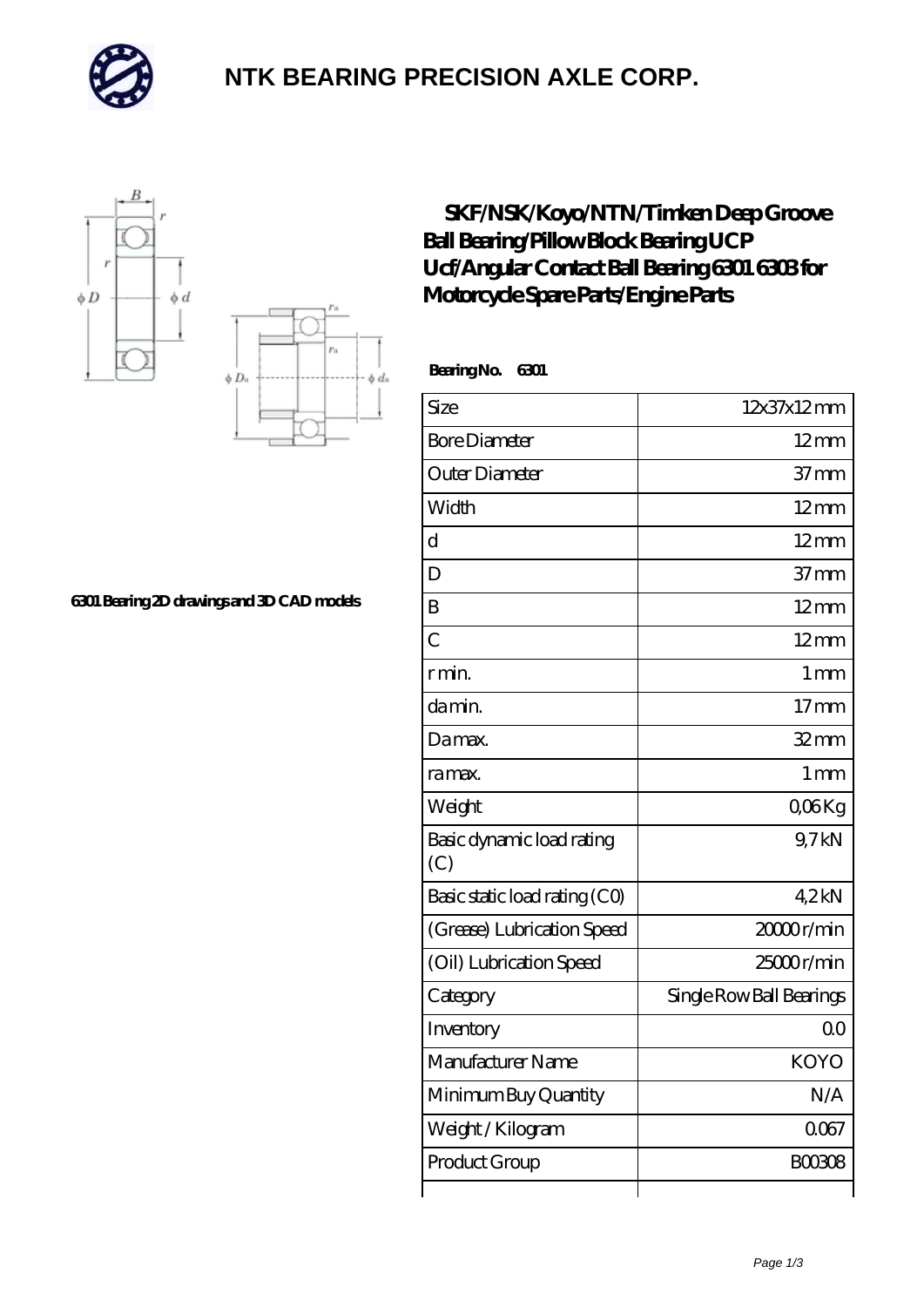

# **[NTK BEARING PRECISION AXLE CORP.](https://m.simonshaus.com)**

| Enclosure                          | Open                                                                                                                                                                                                                      |
|------------------------------------|---------------------------------------------------------------------------------------------------------------------------------------------------------------------------------------------------------------------------|
| Precision Class                    | ABEC 1   ISO PO                                                                                                                                                                                                           |
| Maximum Capacity / Filling<br>Slot | No                                                                                                                                                                                                                        |
| Rolling Element                    | <b>Ball Bearing</b>                                                                                                                                                                                                       |
| Snap Ring                          | No                                                                                                                                                                                                                        |
| <b>Internal Special Features</b>   | No                                                                                                                                                                                                                        |
| Cage Material                      | Steel                                                                                                                                                                                                                     |
| <b>Internal Clearance</b>          | CO-Medium                                                                                                                                                                                                                 |
| Inch - Metric                      | Metric                                                                                                                                                                                                                    |
| Long Description                   | 12MM Bore; 37MM<br>Outside Diameter; 12MM<br>Outer Race Width; Open;<br>Ball Bearing ABEC 1   ISO<br>PQ No Filling Slot; No Snap<br>Ring, No Internal Special<br>Features; CO-Medium<br>Internal Clearance; Steel<br>Cage |
| <b>Other Features</b>              | Deep Groove                                                                                                                                                                                                               |
| Category                           | Single Row Ball Bearing                                                                                                                                                                                                   |
| <b>UNSPSC</b>                      | 31171504                                                                                                                                                                                                                  |
| Harmonized Tariff Code             | 8482105068                                                                                                                                                                                                                |
| Noun                               | Bearing                                                                                                                                                                                                                   |
| Keyword String                     | Ball                                                                                                                                                                                                                      |
| Manufacturer URL                   | http://www.koyousa.com                                                                                                                                                                                                    |
| Weight/LBS                         | 0.13228                                                                                                                                                                                                                   |
| Outside Diameter                   | 1.457 Inch   37 Millimeter                                                                                                                                                                                                |
| Outer Race Width                   | Q472Inch   12Millimeter                                                                                                                                                                                                   |
| Inner Race Width                   | OInch   OMillimeter                                                                                                                                                                                                       |
| Bore                               | 0472Inch   12Millimeter                                                                                                                                                                                                   |
| Bearing No.                        | 6301                                                                                                                                                                                                                      |
| r(min)                             | 1                                                                                                                                                                                                                         |
| $\operatorname{Cr}$                | 121                                                                                                                                                                                                                       |
| $C\Omega$                          | 420                                                                                                                                                                                                                       |
|                                    |                                                                                                                                                                                                                           |